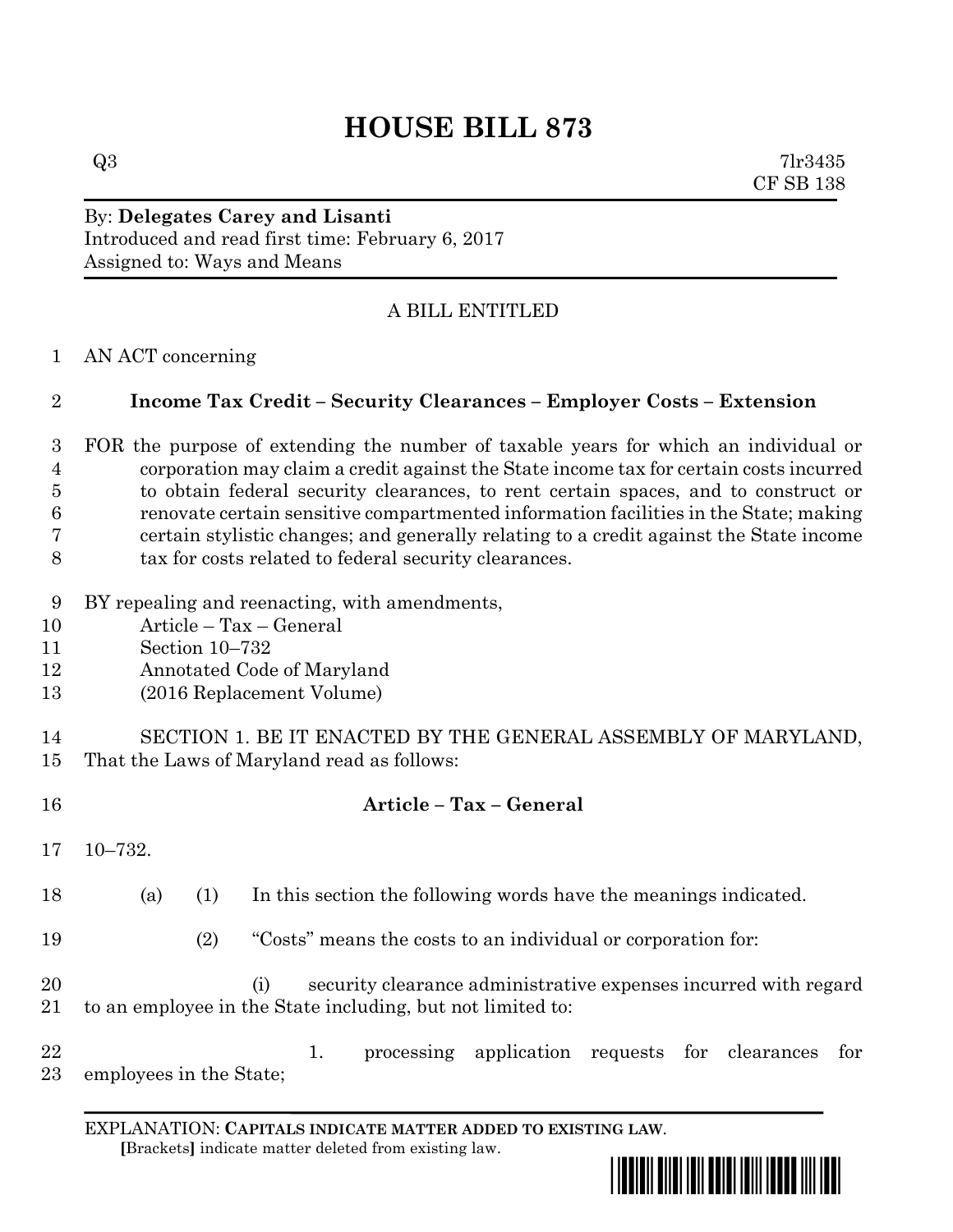#### **HOUSE BILL 873**

 2. maintaining, upgrading, or installing computer systems in the State required to obtain federal security clearances; and 3. training employees in the State to administer the application process; and (ii) construction and equipment costs incurred to construct or renovate a sensitive compartmented information facility ("SCIF") located in the State as required by the federal government. (3) "Department" means the Department of Commerce. (4) "Secretary" means the Secretary of Commerce. 10 (5) "Small business" has the meaning stated in  $\sqrt{5}$  7–218 of this article. (b) **(1)** Subject to the limitations of this section, for a taxable year beginning after December 31, 2012, but before January 1, **[**2017**] 2022**, an individual or a corporation may claim credits against the State income tax for: **[**(1)**] (I)** security clearance administrative expenses, not to exceed \$200,000; **[**(2)**] (II)** expenses incurred for rental payments owed during the first year of a rental agreement for spaces leased in the State if the individual or corporation is a small business that performs security–based contracting, not to exceed \$200,000; and **[**(3) (i)**] (III) [**Subject to subparagraph (ii) of this paragraph**] SUBJECT TO PARAGRAPH (2) OF THIS SUBSECTION**, construction and equipment costs incurred to construct or renovate a single SCIF in an amount equal to the lesser of 50% of the costs or \$200,000. **[**(ii)**] (2)** The total amount of construction and equipment costs incurred to construct or renovate multiple SCIFs for which an individual or a corporation is eligible to claim as a credit against the State income tax is \$500,000. (c) (1) By September 15 of the calendar year following the end of the taxable year in which the costs were incurred, an individual or a corporation shall submit an application to the Department for the credits allowed under subsection (b) of this section. (2) (i) The total amount of credits approved by the Department under subsection (b) of this section may not exceed \$2,000,000 for any calendar year. (ii) If the total amount of credits applied for by all individuals and corporations under subsection (b) of this section exceeds the maximum specified under